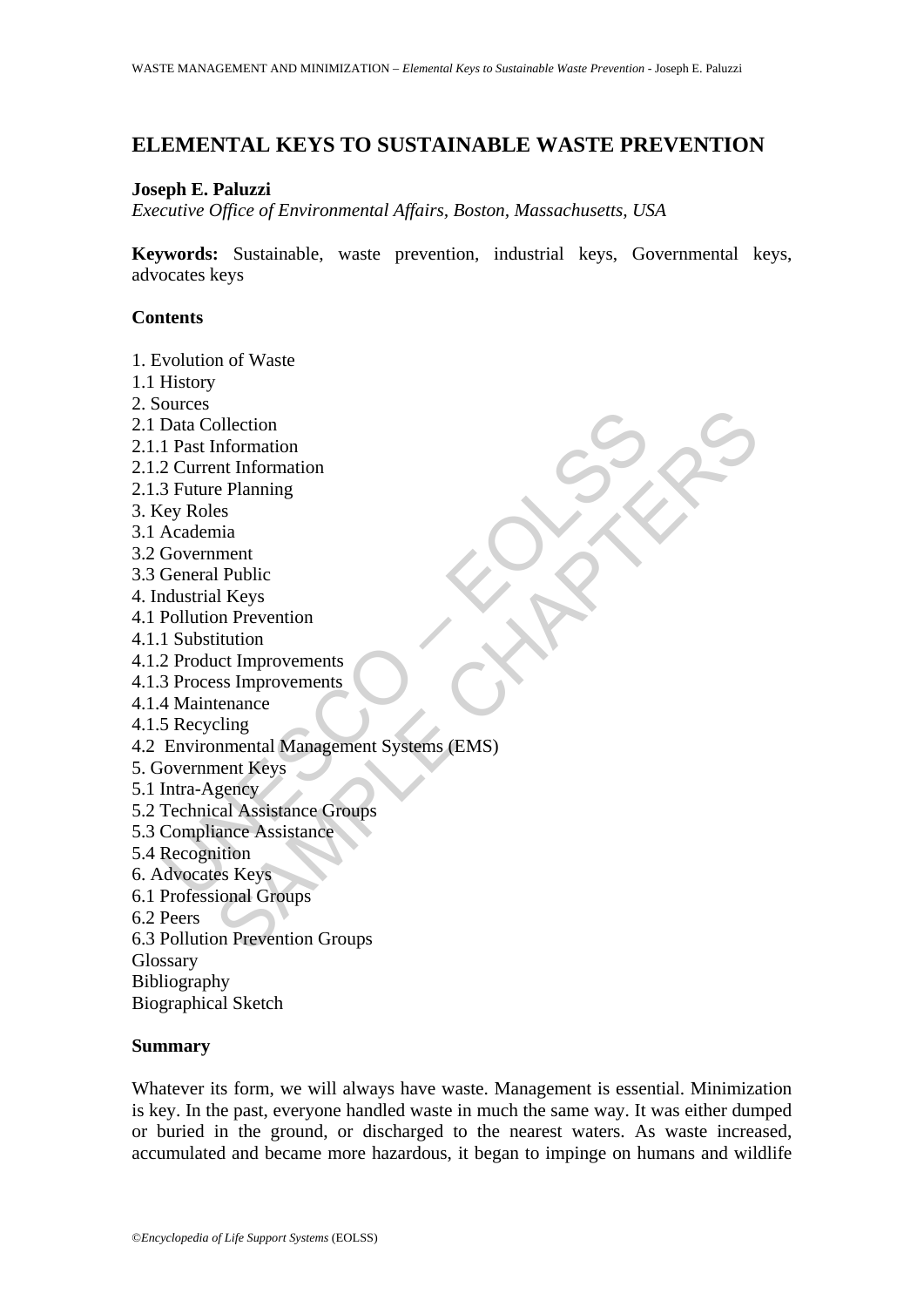alike. Not much thought was given to content because it was assumed that the solution to pollution was dilution. When industrial activity expanded and the effects of dumping became obvious, the more advanced countries introduced controlling legislation, and better methods of disposal for both domestic and industrial wastes were devised. Regulatory agencies were formed and enforcement began. However, waste treatment became a socioeconomic issue. Implementation and compliance ranged from none to varying degrees of treatment. How big you were, where you were located and who you knew, were determining factors. Entire industries moved from more highly regulated locations to places where environmental laws were lax or non-existent. For many, these evasions were only temporary, because society was becoming more educated, concerned and demanding.

In countries where free enterprise was allowed, the development of equipment and treatment methods became vendor-driven. There was a need and therefore a market. Research could be compensated. Environmental consultancies sprang up and waste treatment was considered the answer.

However, as landfills overflowed and waste streams increased, it became obvious that treatment alone would not be enough. It was time to take a fresh look at what was being contributed to waste streams because regulators were getting involved and treatment was becoming more expensive. Other methods had to be explored.

tment methods became vendor-driven. There was a need and the arch could be compensated. Environmental consultancies sprement was considered the answer.<br>
wever, as landfills overflowed and waste streams increased, it became methods became vendor-driven. There was a need and therefore a mancula be compensated. Environmental consultancies sprang up and was considered the answer.<br>
as landfills overflowed and waste streams increased, it became ob In the field of quality management there is a term called "root cause." Find the cause of a problem, so a solution may be addressed. For waste management this has a broader application. It is called waste minimization or source reduction. The best way to reduce waste is to try not to produce it. This method is also known as pollution prevention or P2 and features six broad techniques. Today, P2 is being included in the environmental programs of many companies around the world. It is also a requirement of the environmental management system contained in international standard ISO 14001. The standard is attempting to put companies worldwide on the same footing, by requiring the implementation of equal, environmental management systems.

However, it is not industry alone that is causing hazardous and toxic waste problems. Domestic discharges are still unregulated and in many places, collectively, far outweigh industrial contributions. In unsewered and remote areas, wastes of any kind are entering the ground and waterways unmonitored. Educating producers and consumers is another key to minimizing such sources. Everyone is the product of education, background and experience. A persons views, way of life and actions all reflect this phenomena. These are the building blocks. When some of these ingrained, basic beliefs are questioned, the first reaction of any individual is the natural impulse to defend what is felt to be true. The simplest response is to just reject the veracity of such information or changes and then dismiss them. Each new concept introduced to persons in all walks of life must meet that challenge. The keys to meeting that challenge are reason, rational, and education. The difference between what is known today versus what was thought to be true about the environment and practices 10 or 20 years ago, did not just evolve. Dedicated individuals, groups and education programs changed it. Without these constant reminders, environmental progress will not keep pace with advances in technology. An equation, which includes economic, social, technical and environmental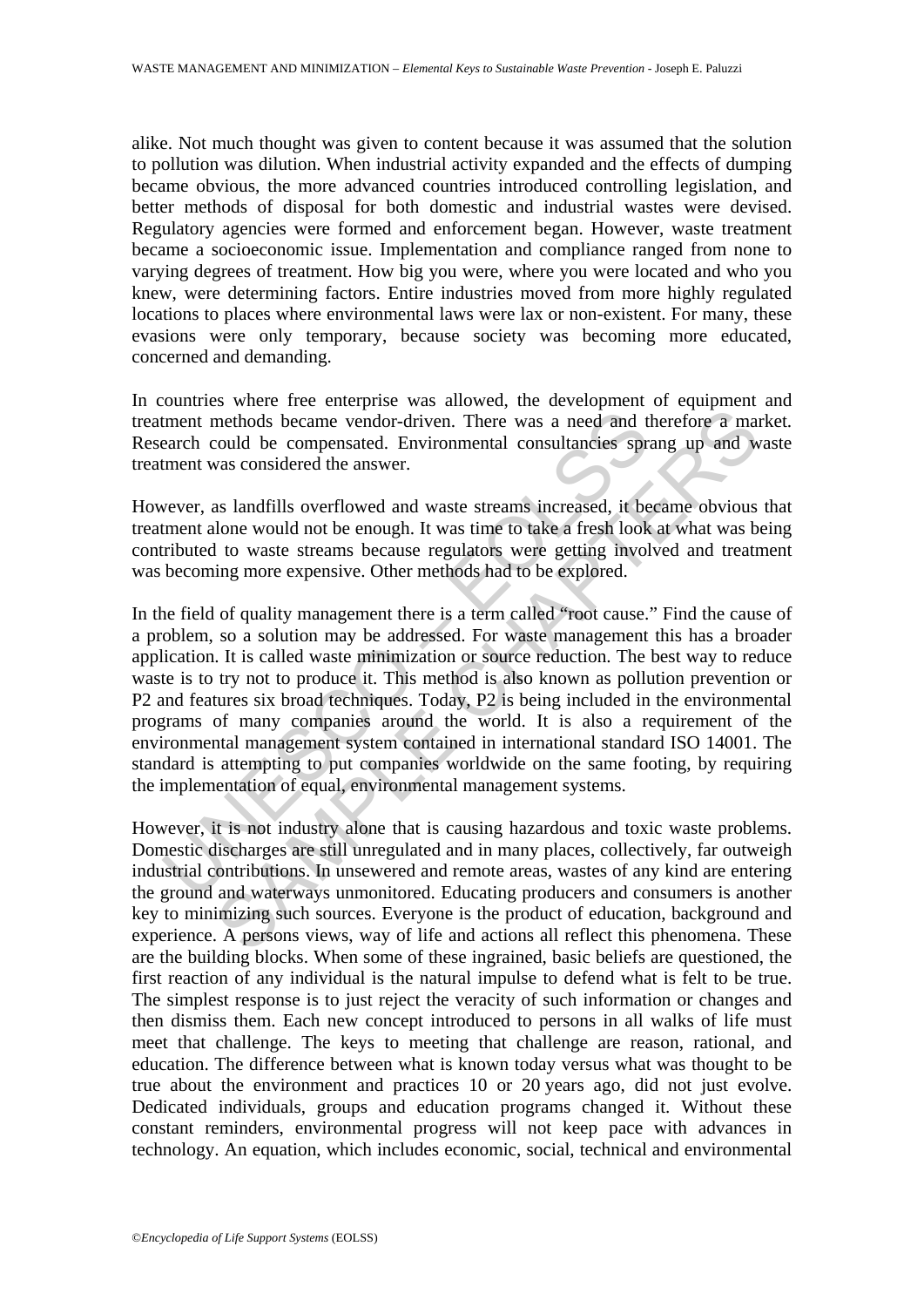components, will invariably produce the right answer.

In the industrial world, products are always in various stages of creation. Methods for eliminating, minimizing, treating and disposal of the wastes created must also keep evolving. Wastes have to be controlled. They can be minimized.

## **1. Evolution of Waste**

# **1.1 History**

Some things in this world are inevitable. They are death, taxes, and waste. It seems the more we develop, the more waste we produce. There are many reasons why that is so. Some are very logical and others just plain frivolous. The problem probably started when man discovered how to use metals. Prior to that, most waste was biological and easy to return to the soil. In fact, early man may not have known that waste was good for the soil and being biodegradable it turned into fertilizer. Later, when it was discovered that organic wastes helped plants grow, it became common practice to collect and disperse it in selected plant growing areas. Each generation followed in the footsteps of the previous, as farming grew and became the predominant industry. Thus, there was an ecological balance, which was very easy to maintain. A prime example is China, where there are farms that have been in operation for more than 5000 years.

In man discovered how to use metals. Prior to that, most waste v to return to the soil. In fact, early man may not have known the soil and being biodegradable it turned into fertilizer. Lavered that organic wastes helped p discovered how to use metals. Prior to that, most waste was biological durn to the soil. In fact, early man may not have known that waste was gill and being biodegradable it urned into ferrilizer. Later, when it that organ One of the first man-made solid wastes was metal, it was used primarily to make armaments and tools, but it was not a big problem. The concentration of metal wastes in any one place was not more than natural forces and oxidation could handle. However, precedents were being set. As more metals were discovered and their utility found, the more they were used for different purposes. Knowledge grew and in addition to armaments and household items, even clothing dyes were infused with metals such as copper, lead and mercury. But, there was no historical experience, so no thought was given to whether these metal-bearing items could effect the health of the user, or what should be the proper method of disposal. One such case was the widespread use of pewter. Its ability to resist rust and durability made it a mainstay for cooking and eating utensils by the military, and many others. However, pewter contains an enormous amount of lead, which causes brain deterioration and other bodily malfunctions. Surprisingly, only in recent history has the truth about lead been discovered and its use in water pipes, paints and other materials minimized or discontinued.

The real problems began to appear after the industrial revolution started. Wastes were no longer produced in nominal amounts here and there; they were being produced by the ton, by industry and consumers alike. Wastes generated during production and even the products themselves, following their useful life, were discarded into the most convenient lake, river, dump or landfill. After all, wasn't the solution to pollution dilution? The thought was "just bury it, or let it rot, rust or dilute, it will eventually go away." This continued for hundreds of years. During this time technological advances were being made in leaps and bounds, with little or no thought given to the impact the wastes produced would ultimately have on the environment. What is a strange dichotomy is the fact that many of the civilizations that did not participate in the industrial revolution and remained more primitive technologically, also remained more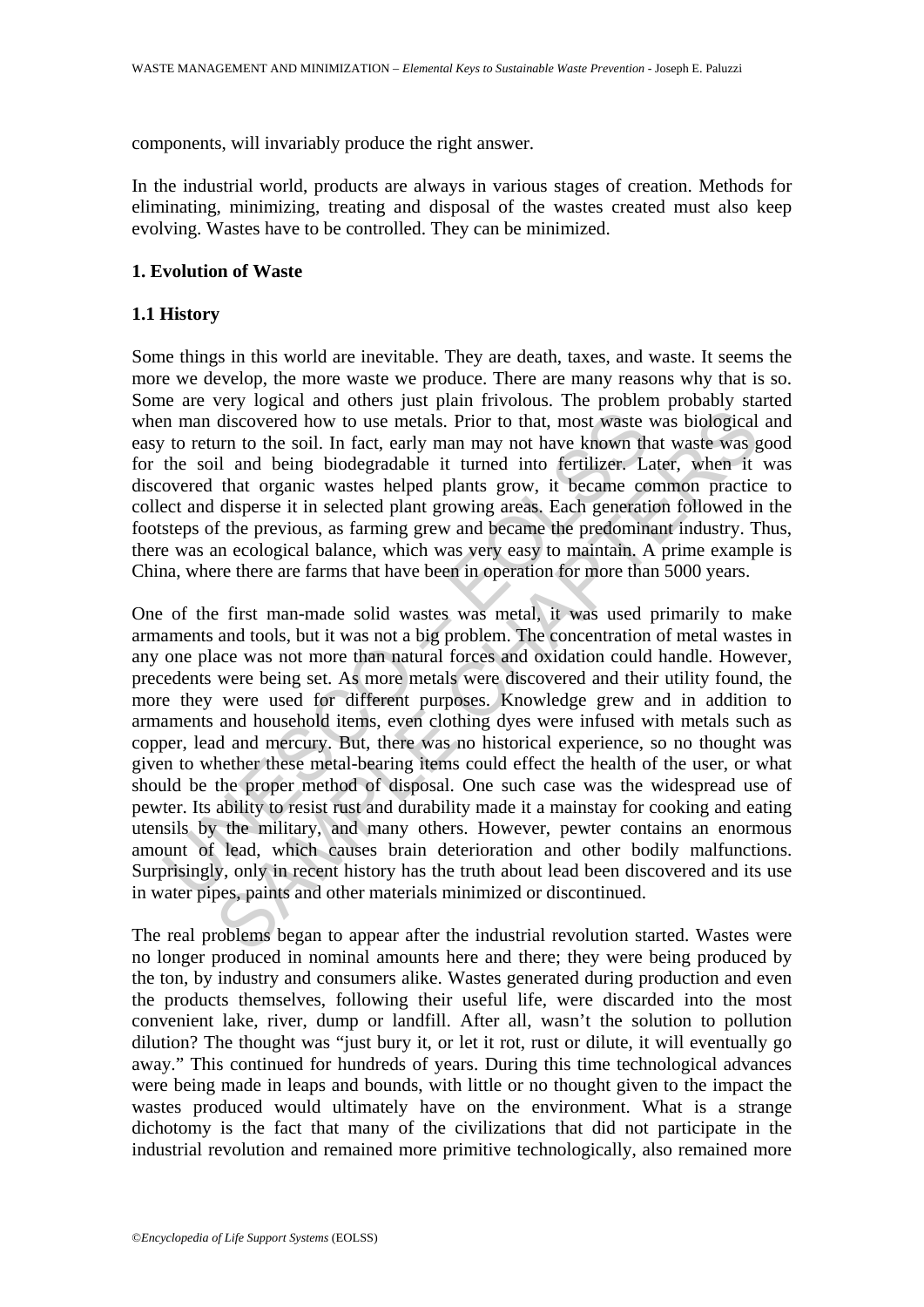closely related to nature. While the more advanced groups exploited nature for their own gain, these so-called primitives still communicated with and respected their surroundings. Who then, was and is the more civilized?

As wars continued through the centuries, technical and economic advancements were always the top priorities. It was not until the Second World War had passed, that many governments were forced to address the environmental problems they had caused. The victors as well the losers had looked the other way during their efforts to win. But the devastation made ecological restoration absolutely mandatory, if civilization was to be restored. Environmental agencies had to be formed, studies conducted and regulations set. In most democratic countries, the war effort could no longer be used as an excuse to ignore the environment. Wastes had to be managed.

a worldwide scale the waste management problem was enormoutinent to continent, country to country and region to region. *l* occratic governments chose to ignore the problem in favor iduation for their own political gains. divide scale the waste management problem was enormous. It differed from continent, country to country and region to region. A number of problem in favor of controlling gains. This indifference still exists today in meta f On a worldwide scale the waste management problem was enormous. It differed from continent to continent, country to country and region to region. A number of nondemocratic governments chose to ignore the problem in favor of controlling the population for their own political gains. This indifference still exists today in many places. It is based on numerous factors. Different approaches were adopted in response to various factors including waste quantity, content, capabilities and attitude of the government, product maker's cooperation, and the willingness of the end-user to reduce the problem.

Several countries with sufficient economic resources decided to take action following the damage inflicted during the Second World War. They took the opportunity to apply new techniques and introduce modern equipment for more efficient treatment of wastes. This, in fact, put countries that had been war-torn, ahead of many that had not been so scarred. In spite of their prosperity, numerous countries untouched by war continued to use outdated methods of waste management.

Next on the scene were the advances in chemistry which were producing a myriad of new compounds and synthetic materials such as DDT and PCBs. These advances were highly acclaimed and also touted to be a relief for the conservation of our natural resources. Again, a lack of historical data on the long-term effects of these chemical compounds and how to deal with them gave rise to many complications.

Only after the consequences of improper use and disposal became obvious did many concerned groups and governments decide it was time to take action. Even where restrictions and controls had been put on limiting the production and sale of certain chemicals, little thought was given to the fact that wastes were still being created during the processes. In places where the issues were addressed, some companies who were not ready to change, and tried to avoid the costs involved with waste treatment, with excuses and delaying tactics. Others simply moved to places where there were no controls or regulations with which to comply or, where enforcement was lax or less stringent. It was a time when most of the general public was not aware of what was going on. None of the evasive actions being taken by companies or the fact that they were polluters was publicized. It did not make the news, until many of the sites that had been vacated and left polluted, started to cause grievous health complications for the new users. Following the departure of those companies, some of the polluted properties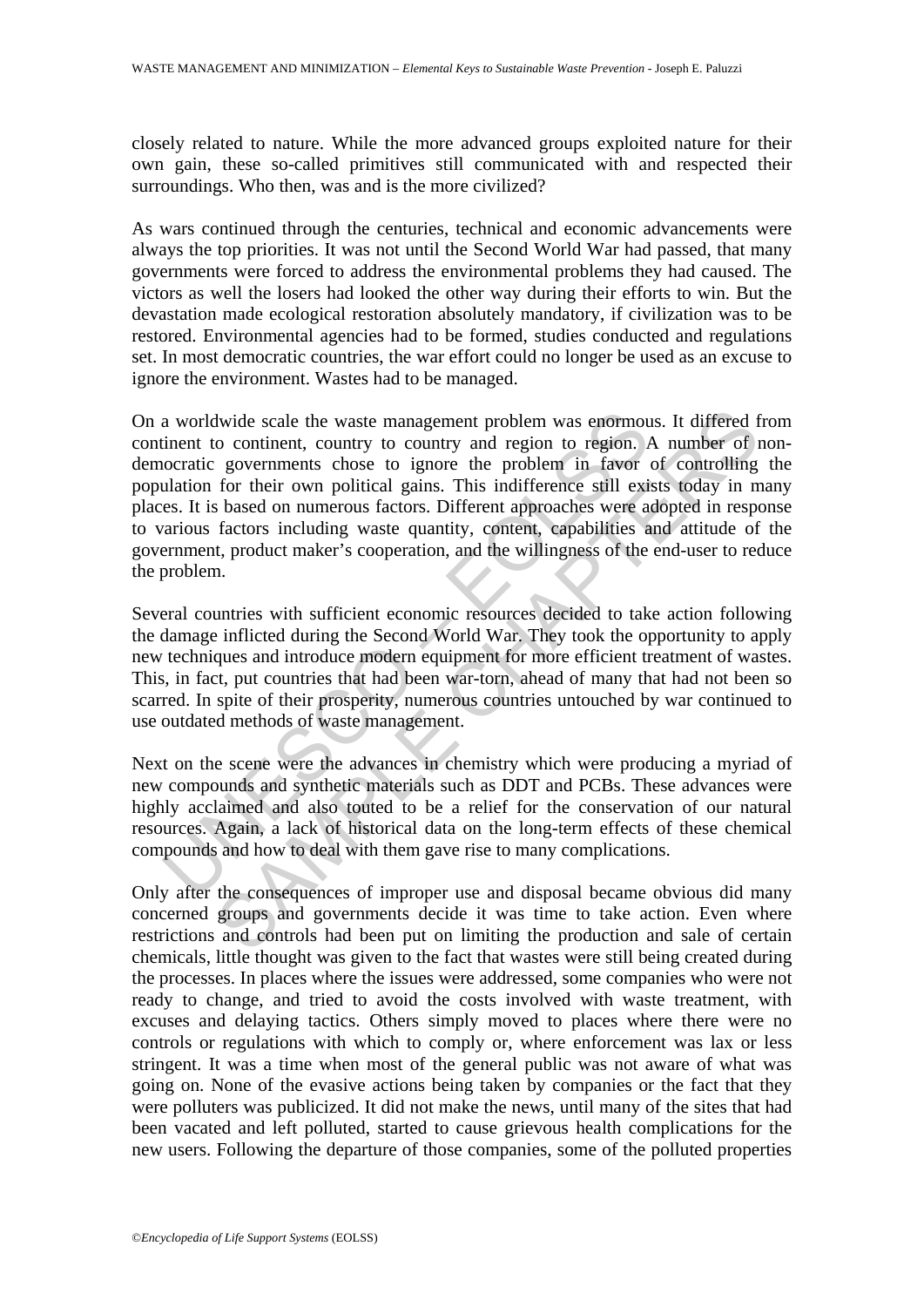were developed for home sites. The unfortunate people who purchased these homes were unwary victims. Contaminates left by the companies had poisoned the soil and water supplies. It took 20 years for those places that had invited and welcomed these same polluters to relocate within their borders with no restrictions on waste emissions, to experience the same consequences and realize the folly of their actions. A thirst for immediate economic gain had overshadowed their ability to think about the future. To complicate matters even further, many former industrial sites still harbor hazardous and toxic wastes that remain buried, put there, years ago, by processes and industries that no longer exist. These undiscovered wastes will continue to pollute the ground, air, lakes and streams as well as the seas for years to come.

### **2. Sources**

There is a tendency to think that industry and business are the only creators of the waste problem. That is only partially correct. While industry does create most of the wastes, it is the wants and needs of people that drives industry to produce goods and services to fulfill these desires. Fashion, style and opulence have been great creators of waste for thousands of years.

Whether it be the dyes used for high fashion fabrics, or the brilliance of a chrome ornament on a vehicle, they are all contributors. Using the earth's natural resources to create materials to satisfy these types of wants without thought of environmental consequences is not only irresponsible, it is shameless.

re is a tendency to think that industry and business are the only cride.<br>Then That is only partially correct. While industry does create me<br>e wants and needs of people that drives industry to produce good<br>Ill these desires tendency to think that industry and business are the only creators of the what is only partially correct. While industry does create most of the wasts and needs of people that drives industry to produce goods and service e Why must chrome be used, when bright nickel shines so well? Why do some newspapers now need brilliant colors, using heavy metal inks, when soy or water-based inks will do? The question that comes up in dealing with preventing pollution is: What must be sacrificed? The word "sacrifice" is something that users and consumers, especially the affluent, do not want to hear. "Why should I sacrifice having anything, if I can afford to pay?" This is called "conspicuous consumption." To fight it, is useless. Attempting to minimize and control it, is a more sensible approach.

Industries fully realize that products are "vendor driven." If there is a potential market, then there is an economic reason to pursue and explore the potential. Wastes however, do not as a rule present the same potential for profit. They must be examined separately. Some wastes may have a value as feedstock for another process. Some may be recycled, but some will always remain and must be disposed of at an extra cost.

Also, it is not always the larger companies or producers who have the greatest waste problems. In fact, it is usually many small companies who are struggling just to keep their head above water. These companies feel that if they can get ahead a little, then they will be in a better position to address the environmental issues.

In most cases, such attitudes never lead to the promotion of environmental consciousness until the issues are forced upon them. When that happens, their costs are usually much, much greater due to fines and strict regulatory controls.